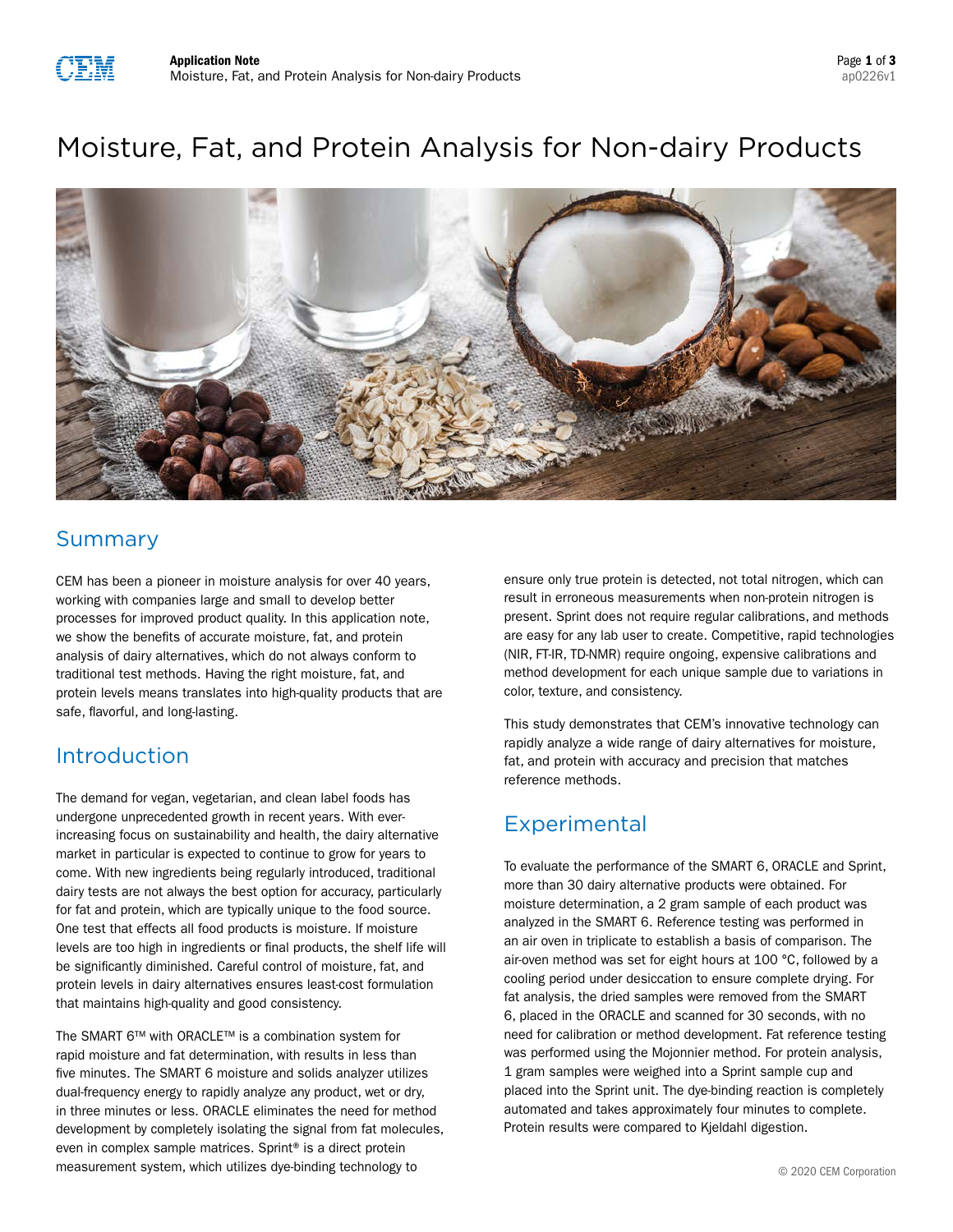

### **Results**

The average results for moisture, fat, and protein using CEM's rapid technology compared closely to reference results, as illustrated in Table 1, Table 2, and Table 3. Standard deviations for moisture, fat, and protein were all lower for CEM technology compared to reference chemistry. For fat, the average difference between Mojonnier and ORACLE was 0.01%. For moisture, the average difference between SMART 6 and the air oven was 0.02%. For protein, the average difference between Sprint and Kjeldahl was 0.02%.

Table 1. Comparison of Fat Content Between ORACLE and Reference Chemistry for Non-Dairy Products

| <b>Sample ID</b>             | <b>Mojonnier</b> | <b>ORACLE</b> | <b>Difference</b> | <b>%RSD</b> |
|------------------------------|------------------|---------------|-------------------|-------------|
| Nectar                       | 1.85             | 1.94          | 0.09              | 4.86%       |
| Crème Anglaise               | 3.49             | 3.30          | $-0.19$           | $-5.44%$    |
| <b>Milked Cashews</b>        | 3.33             | 3.33          | 0.00              | 0.00%       |
| <b>Milked Walnuts</b>        | 4.55             | 4.39          | $-0.16$           | $-3.52%$    |
| <b>Milked Almonds</b>        | 3.90             | 3.92          | 0.02              | 0.51%       |
| Soy Vanilla                  | 1.68             | 1.64          | $-0.04$           | $-2.38%$    |
| Soy Original                 | 1.61             | 1.62          | 0.01              | 0.62%       |
| Soy Chocolate                | 2.32             | 2.33          | 0.01              | 0.43%       |
| <b>DHA Choc</b>              | 1.03             | 1.13          | 0.10              | 9.71%       |
| Peanut Crème                 | 29.51            | 29.53         | 0.02              | 0.07%       |
| Chickpea Powder              | 20.58            | 20.41         | $-0.17$           | $-0.83%$    |
| <b>Rice Powder</b>           | 3.63             | 3.81          | 0.18              | 4.96%       |
| <b>Whole Grain Powder</b>    | 7.62             | 7.56          | $-0.06$           | $-0.79%$    |
| Almond Greek Yogurt          | 6.00             | 5.96          | $-0.04$           | $-0.67%$    |
| Almond Van Gr Yogurt         | 6.24             | 6.34          | 0.10              | 1.60%       |
| Almond Coconut Gr Yog        | 6.22             | 6.40          | 0.18              | 2.89%       |
| Almond Berry Gr Yog          | 6.52             | 6.44          | $-0.08$           | $-1.23%$    |
| Soy Oil Sour Cream           | 16.97            | 16.98         | 0.01              | 0.06%       |
| Soy/Palm Sour Cream          | 17.33            | 17.30         | $-0.03$           | $-0.17%$    |
| Palm Oil Sour Cream          | 16.79            | 16.90         | 0.11              | 0.66%       |
| Plant Based Creamer A        | 8.38             | 8.21          | $-0.17$           | $-2.03%$    |
| <b>Plant Based Creamer B</b> | 7.25             | 7.14          | $-0.11$           | $-1.52%$    |
| <b>Plant Based Creamer C</b> | 6.53             | 6.39          | $-0.14$           | $-2.14%$    |
| Plant Based Creamer D        | 5.36             | 5.37          | 0.01              | 0.19%       |
| <b>Plant Based Creamer E</b> | 4.98             | 4.90          | $-0.08$           | $-1.61%$    |
| Vegan Cream Cheese 1         | 24.85            | 24.90         | 0.05              | 0.20%       |
| Vegan Cream Cheese 2         | 25.12            | 25.14         | 0.02              | 0.08%       |
| Vegan Cream Cheese 3         | 25.11            | 25.13         | 0.02              | 0.08%       |
| Non-Dairy Cheese Slices      | 23.31            | 23.22         | $-0.09$           | $-0.39%$    |
| Non-Dairy Cheese Slices      | 22.66            | 22.57         | $-0.09$           | $-0.40%$    |
| Coconut Ice Cream            | 16.72            | 16.69         | $-0.03$           | $-0.18%$    |
| Soybean Lecithin             | 91.68            | 91.81         | 0.13              | 0.14%       |
|                              |                  | Average       | $-0.01$           | 0.12%       |

Table 2. Comparison of Moisture Content Between SMART 6 and Air Oven

| <b>Sample ID</b>             | <b>Air Oven</b> | <b>SMART 6</b> | <b>Difference</b> | %RSD      |
|------------------------------|-----------------|----------------|-------------------|-----------|
| Nectar                       | 13.50           | 13.49          | $-0.01$           | $-0.07%$  |
| Crème Anglaise               | 18.03           | 18.20          | 0.17              | 0.94%     |
| <b>Milked Cashews</b>        | 8.70            | 8.71           | 0.01              | 0.11%     |
| <b>Milked Walnuts</b>        | 7.90            | 7.68           | $-0.22$           | $-2.78%$  |
| <b>Milked Almonds</b>        | 9.52            | 9.38           | $-0.14$           | $-1.47%$  |
| Soy Vanilla                  | 11.01           | 10.93          | $-0.08$           | $-0.73%$  |
| Soy Original                 | 7.34            | 7.23           | $-0.11$           | $-1.50%$  |
| Soy Chocolate                | 15.44           | 15.42          | $-0.02$           | $-0.13%$  |
| <b>DHA Chocolate</b>         | 13.93           | 13.89          | $-0.04$           | $-0.29%$  |
| Peanut Crème                 | 32.97           | 32.77          | $-0.20$           | $-0.61%$  |
| Chickpea Powder              | 4.41            | 4.66           | 0.25              | 5.67%     |
| <b>Rice Powder</b>           | 3.70            | 3.97           | 0.27              | 7.30%     |
| <b>Whole Grain Powder</b>    | 4.45            | 4.78           | 0.33              | 7.42%     |
| Almond Greek Yogurt          | 24.39           | 24.29          | $-0.10$           | $-0.41%$  |
| Almond Van Gr Yogurt         | 26.29           | 26.49          | 0.20              | 0.76%     |
| Almond Coconut Gr Yog        | 26.10           | 25.92          | $-0.18$           | $-0.69%$  |
| Almond Berry Gr Yog          | 25.99           | 26.08          | 0.09              | 0.35%     |
| Soy Oil Sour Cream           | 29.31           | 29.32          | 0.01              | 0.03%     |
| Soy/Palm Sour Cream          | 28.46           | 28.48          | 0.02              | 0.07%     |
| Palm Oil Sour Cream          | 30.06           | 29.99          | $-0.07$           | $-0.23%$  |
| <b>Plant Based Creamer A</b> | 41.85           | 41.84          | $-0.01$           | $-0.02%$  |
| Plant Based Creamer B        | 39.87           | 40.01          | 0.14              | 0.35%     |
| Plant Based Creamer C        | 39.05           | 39.30          | 0.25              | 0.64%     |
| Plant Based Creamer D        | 38.04           | 38.05          | 0.01              | 0.03%     |
| <b>Plant Based Creamer E</b> | 37.43           | 37.58          | 0.15              | 0.40%     |
| Vegan Cream Cheese 1         | 65.39           | 65.73          | 0.34              | 0.52%     |
| Vegan Cream Cheese 2         | 65.42           | 65.60          | 0.18              | 0.28%     |
| Vegan Cream Cheese 3         | 65.81           | 65.43          | $-0.38$           | $-0.58%$  |
| Non-Dairy Cheese Slices      | 52.31           | 52.18          | $-0.13$           | $-0.25%$  |
| Non-Dairy Cheese Slices      | 50.69           | 50.60          | $-0.09$           | $-0.18%$  |
| Coconut Ice Cream            | 32.97           | 32.99          | 0.02              | 0.06%     |
| Soybean Lecithin             | 0.07            | 0.06           | $-0.01$           | $-14.29%$ |
|                              |                 | Average        | 0.02              | 0.02%     |